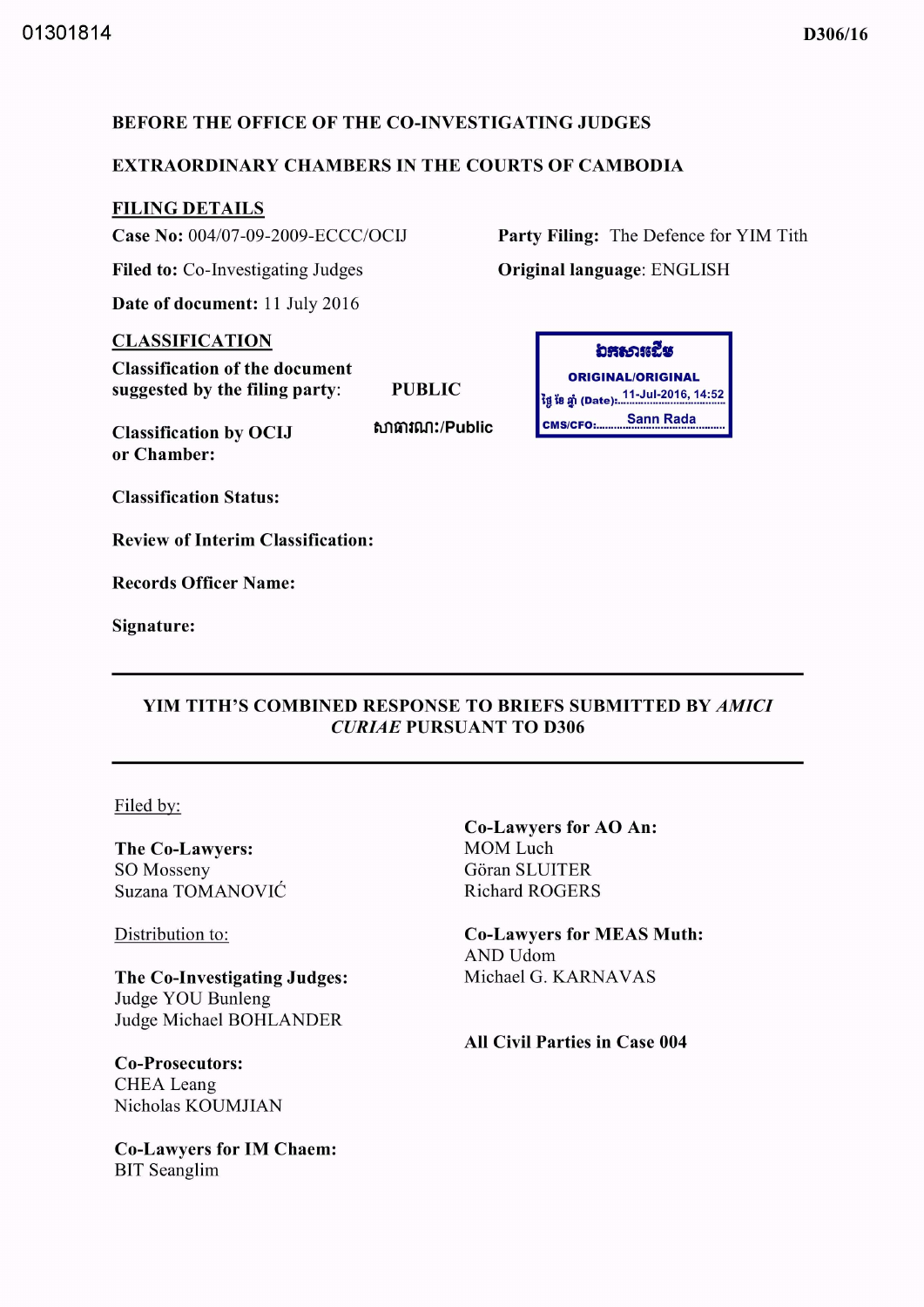Mr YIM Tith, through his Co-Lawyers ('the Defence'), files the following combined response to the briefs submitted by the *amici curiae* ('Briefs') pursuant to the *Call for Submissions by the Parties in Cases 003 and 004 and Call for Amicus Curiae Briefs*  ('Request')<sup>1</sup> and Rule 33(2) of the Internal Rules ('Rules') of the Extraordinary Chambers in the Courts of Cambodia ('ECCC'). The Defence requests to file this response in English with the Khmer translation to follow in order to comply with the time line for response set in the Request.<sup>2</sup>

#### **I. PROCEDURAL HISTORY**

- l. On 19 April 2016, the International Co-Investigating Judge filed the Request, asking for submissions and *amicus curiae* briefs addressing the issue of whether, under customary international law applicable between 1975 and 1979 ('Relevant Period'), an attack by a State or organisation against members of *its own* armed forces may amount to an attack directed against a civilian population for the purpose of Article 5 of the Establishment Law ('Issue').<sup>3</sup> In the Request, the International Co-Investigating Judge informed the parties to Case 003 and Case 004 of their right to file a combined response to the briefs submitted by *amici curiae. <sup>4</sup>*The International Co-Investigating Judge made it clear that he would not allow responses to the filings of other parties.<sup>5</sup>
- 2. On 19 May 2016, the Defence filed *Yim Tith's Submission on the Interpretation on the Term 'Civilian Population' for the Purposes of Article* 5 *of the Establishment Law* ('Submission').<sup>6</sup>
- 3. On 19 May 2016, submissions were filed also in response to the Request by the International Co-Prosecutor,<sup>7</sup> the Co-Lawyers for Mr MEAS Muth<sup>8</sup> and the Co-Lawyers for Mr AO An.<sup>9</sup>

<sup>&</sup>lt;sup>1</sup> Call for Submissions by the Parties in Cases 003 and 004 and Call for Amicus Curiae Briefs, 19 April 2016, D306, para 13.

 $2$  Request, para 13. See Email from Interpretation and Translation Unit to the Defence, *'Re: Translation of Motion,* 5 July 2016.

Request, para. 3.

<sup>4</sup> Request, para 13.

<sup>5</sup> Request, para 14.

<sup>&</sup>lt;sup>6</sup> Yim Tith's Submission on the Interpretation on the Term 'Civilian Population' for the Purposes of Article 5 *oj'the Establishment Law,* 19 May 2016, D306/l.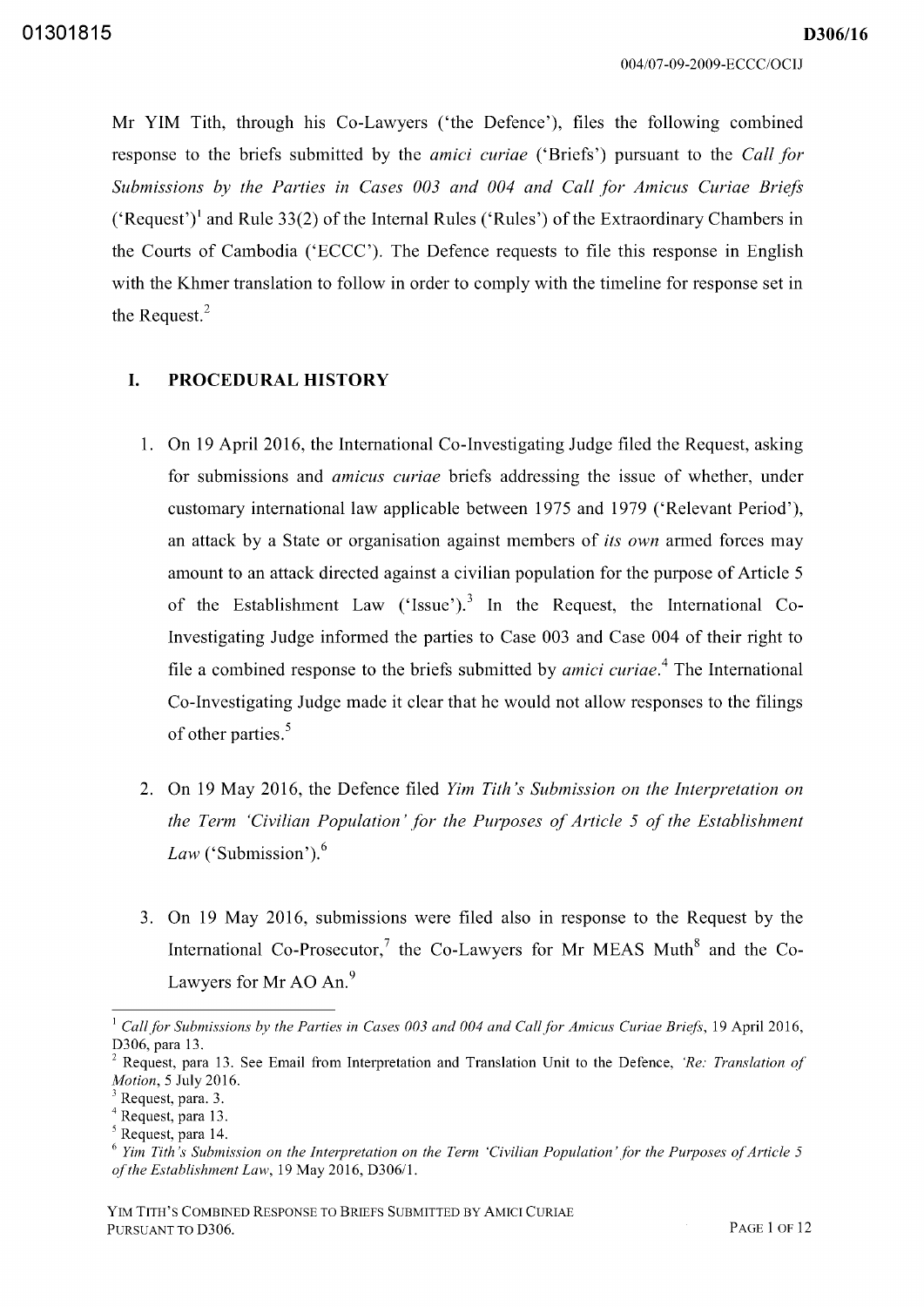- 4. A further total of eleven *amicus curiae* briefs ('Briefs') were submitted by academics, representatives of law schools, legal experts and other interested parties: Ben Saul ('D306/4');<sup>10</sup> Catherine Drummond, Philippa Webb, Dapo Akande ('D306/5');<sup>11</sup> Track Impunity Always ('D306/6');<sup>12</sup> Darryl Robinson ('D306/7');<sup>13</sup> Ido Rosenzweig ('D306/8');<sup>14</sup> Joanna Nicholson ('D306/9');<sup>15</sup> Nicholas Tsagourias ('D306/10')<sup>16</sup>; Oliver Windridge ('D306/11');<sup>17</sup> Sarah Williams and Rosemary Grey ('D306/12');<sup>18</sup> Center for International and Comparative Law, University of Baltimore School of law ('D306/13');<sup>19</sup> and Queen's University Belfast Human Rights Centre ('D306/14').<sup>20</sup>
- 5. On 26 May 2015, the parties in Case 003 and Case 004 received clarification from the Office of the Co-Investigating Judges that the parties had 15 days to file a combined response to the *amicus curiae* briefs received, from the date of the notification of the Khmer version.<sup>21</sup>

<sup>11</sup>*Amicus Curiae Brieffor Cases 003 and 004,* 19 May 2016, D306/5.

<sup>15</sup> Brief of Dr. Joanna Nicholson as Amicus Curiae in Support of Neither Party, 15 May 2016, D306/9.

<sup>16</sup> Amicus Curiae for International Co-Investigating Judge, 17 May 2016, D306/10.

<sup>17</sup> Amicus Curiae Brief in Response to Call for Submissions by the Parties in the Cases 003 and 004 and Call *for Amicus Curiae Briefs*, undated, D306/11.

<sup>&</sup>lt;sup>7</sup> International Co-Prosecutor's Response to the International Co-Investigating Judge's Call for Submissions *Regarding Crimes Against Humanity,* 19 May 2016, *D30612.* 

x Case 003, *Meas Muth's Submission on the Question oj' Whether Under Customary International Law in 1975-1979 An Attack by a State or Organization Against Its Own Armed Forces Could Amount to an Attack Directed Against a Civilian Population for Purposes of Article* 5 *oj' the Establishment Law,* 19 May 2016, *D19112.* 

<sup>&</sup>lt;sup>9</sup> Ao An's Submission on Whether an Attack by a State or Organisation Against Members of its Own Armed Forces Could Qualify as a Crime Against Humanity Under Customary International Law in 1975-1979, 19 May 2016, D306/3.

<sup>&</sup>lt;sup>10</sup> Amicus Curiae Brief in Cases 003 and 004 – Professor Ben Saul, 19 May 2016, D306/4.

<sup>12</sup>*Amicus Curiae Brief;* 19 May 2016, D306/6.

<sup>&</sup>lt;sup>13</sup> Amicus Curiae Brief of Professors Robinson, deGuzman, Jalloh and Cryer on Crimes Against Humanity *(Cases 003 and 004),17* May 2016, *D30617.* 

<sup>14</sup>*Briej' oj' Ido Rosenzweig, Amicus Curiae on the question whether under customary international law applicable between* 1975 *and* 1979, *an attack by a state or organization against members oj'its own armed forced may amount to an attack directed against a civilian population for the purposes of Article 5 of the ECCC Law (crimes against humanity),* undated, D306/8.

<sup>&</sup>lt;sup>18</sup> Amicus Curiae Brief Filed by Drs Williams and Grey in Response to Call for Amicus Curiae Briefs in Cases *003 and 004 dated* 19 *April 2016,* 19 Apri12016, D306/12.

<sup>&</sup>lt;sup>19</sup> Amicus Brief filed by the Center for International and Comparative Law, University of Baltimore School of *Law on the Legality oj'Targeting Members oj'One's Own Military,* 18 May 2016, D306/13.

<sup>&</sup>lt;sup>20</sup> Queen's University Belfast Human Rights Centre Response to the ECCC Office of the Co-Investigating Judges' 'Call for Submissions by the Parties in Cases 003 and 004 and Call for Amicus Curiae Briefs', 12 May 2016, D306/14.

<sup>&</sup>lt;sup>21</sup> See Email from Chanlyda Chhay, on behalf of the International Co-Investigating Judge, *'Clarification on D191 in Case File 003 and D306 in Case File 004',* 26 May 2016.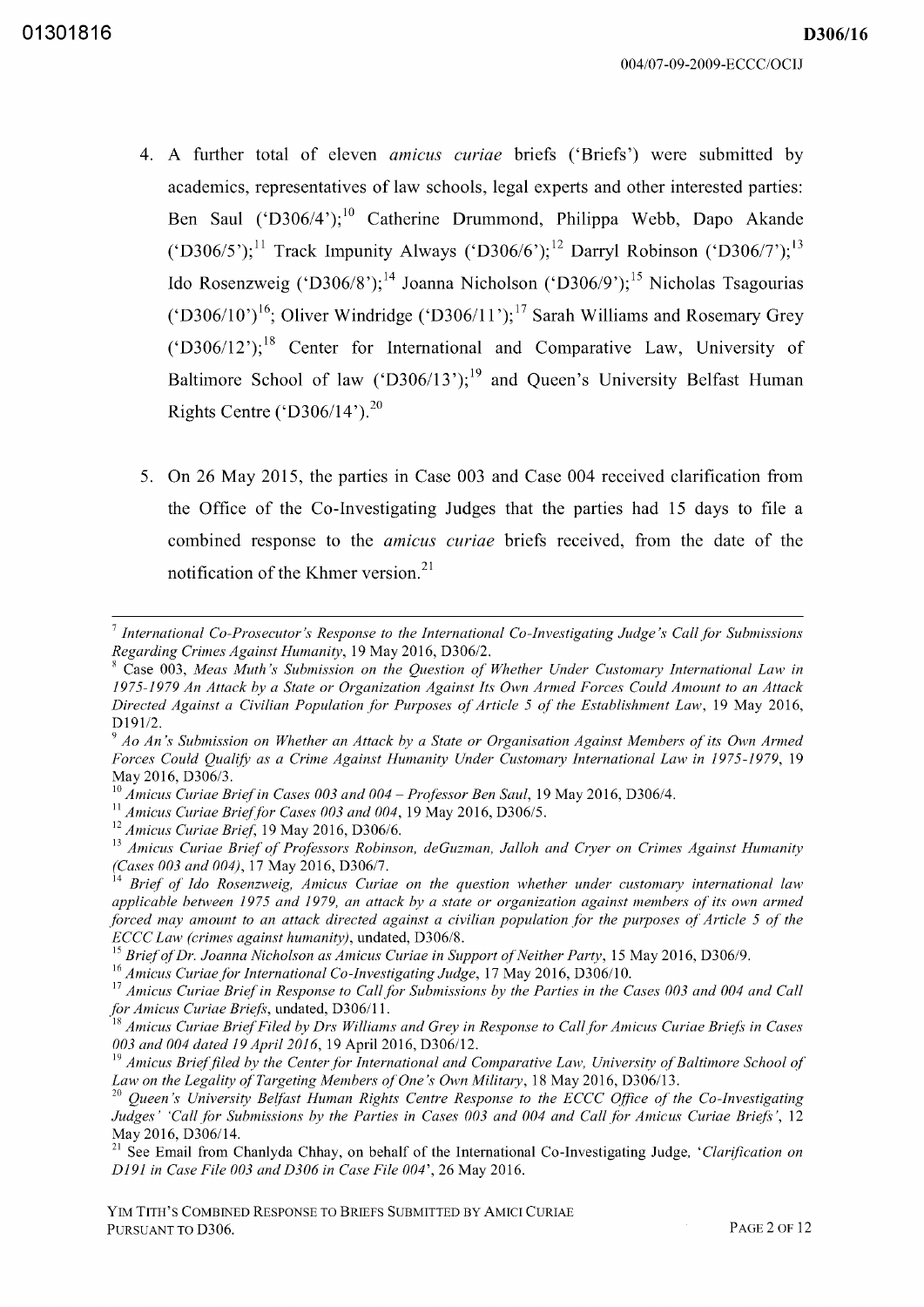*D306/16* 

6. On 24 June 2016, the parties received notification of the Khmer version of the total number of *amicus curiae* briefs. <sup>22</sup>

### **II. RESPONSE**

# **a. The Co-Investigating Judges must not interpret Crimes Against Humanity ('CAH') in order to achieve a purported moral or ideological aim**

- 7. Several Briefs argue that CAH must be interpreted to fulfil a moral or ideological aim.23 These Briefs err by defining the term 'any civilian population' in order to reflect this aim, rather than the state of customary international law during the Relevant Period.
- 8. D306/10 asserts that the aim of CAH is to protect human dignity and protect people from massive violations of human rights.<sup>24</sup> D306/11 argues that members of the armed forces should be included as potential victims of CAH if they are 'targeted by a regime as a part of a widespread and systematic attack based on, *inter alia,*  ethnicity or religion (crimes against humanity)' as this is 'in line with both the spirit of the creation of crimes against humanity and its application up to  $1975'$ .<sup>25</sup>
- 9. Similarly, *D306/8* accepts that 'there is no precedent in jurisprudence for using the "crimes against humanity" framework to investigate or prosecute the commission of crimes against one's own combatants' but argues that 'the absence of such practice should not automatically lead to a conclusion that this type of population is excluded from the protection of that framework'. 26 The brief goes on to make a 'moral' and 'merit' based argument for including a State's own combatants as potential victims ofCAH.

<sup>22</sup> Email from Case File Officer Notification, *'Translations: Case File No. 004',* 24 June 2016.

<sup>&</sup>lt;sup>23</sup> See D306/8, D306/10 and D306/11.

<sup>&</sup>lt;sup>24</sup> D306/10, para 20.

<sup>&</sup>lt;sup>25</sup> D306/11, para 21.

 $^{26}$  D306/8, p. 5.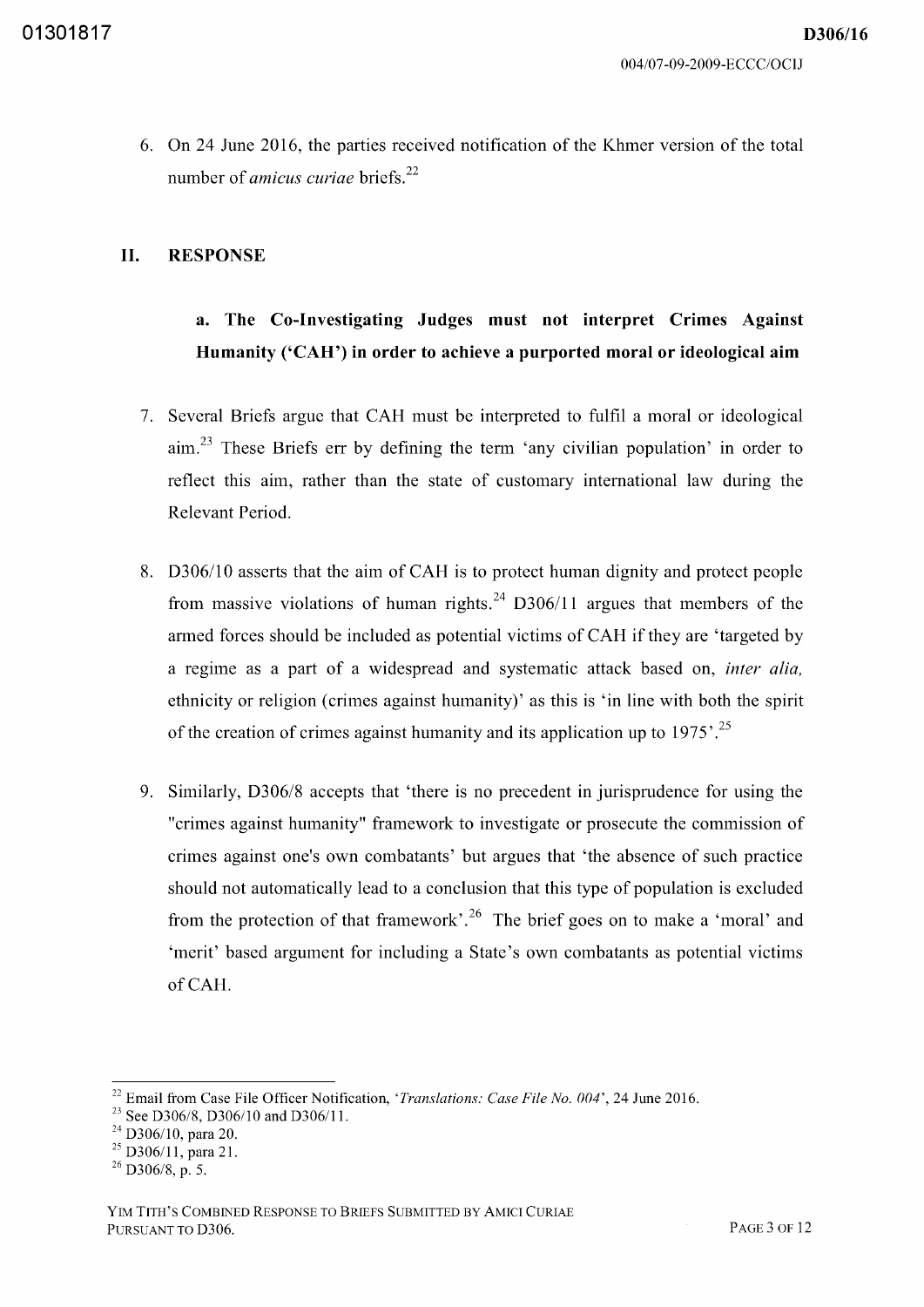*D306/16* 

- 10. CAH cannot be correctly defined by reference to moral, ideological or 'spirit' based aims. The effect of attributing such aims to a criminal offence is to blur its definition and offend the principle of legal certainty. This is because the definition of 'any civilian population' would adapt in order to meet the moral or ideological aims that are being attributed to the offence of CAH. D306/10 demonstrates this by asserting that 'any civilian population' includes both 'citizens' and all 'people'.<sup>27</sup> While this may achieve the purpose of protecting human dignity, it is not an accurate reflection of definition of the term 'any civilian population' during the Relevant Period.
- 11. This method of purposive interpretation also offends the principle of legality. This is because it defines CAH with reference to current moral and ideological mores. An example of this error arises in D306/10, which suggests that CAH were codified in order to achieve the moral aim of protecting all *people* from the actions of states.<sup>28</sup> As Cassese notes, the states that participated in defining CAH were overwhelmingly concerned with ensuring the new crimes did not interfere with their state sovereignty.<sup>29</sup> The expansive interpretation of CAH proposed by  $D306/10$  does not accord with the legal mores of the Relevant Period and thus offends the principle of legality.
- 12. The Co-Investigating Judges ('CIJs') must not look to the purported moral or ideological aims of CAH define the term 'any civilian population'. Instead the CIJs must define this term in accordance with customary international law ('CIL') applicable during the Relevant Period.

# **b. The Co-Investigating Judges must not adopt a purposive approach to the definition of CAH**

13. A number of Briefs adopt a purposive approach to interpreting CAH, by looking to the purported 'purpose' behind the development of CAH. For example, D306/11 argues that CAH 'plugged the gaps and completed the quiver of international crimes

 $27$  D306/10, para 20.

*<sup>28</sup> Ibid.* 

<sup>29</sup> Antonio Cassese and Paola Gaeta, *Cassese's International Criminal Law,* Oxford University Press, 2013, p. 86.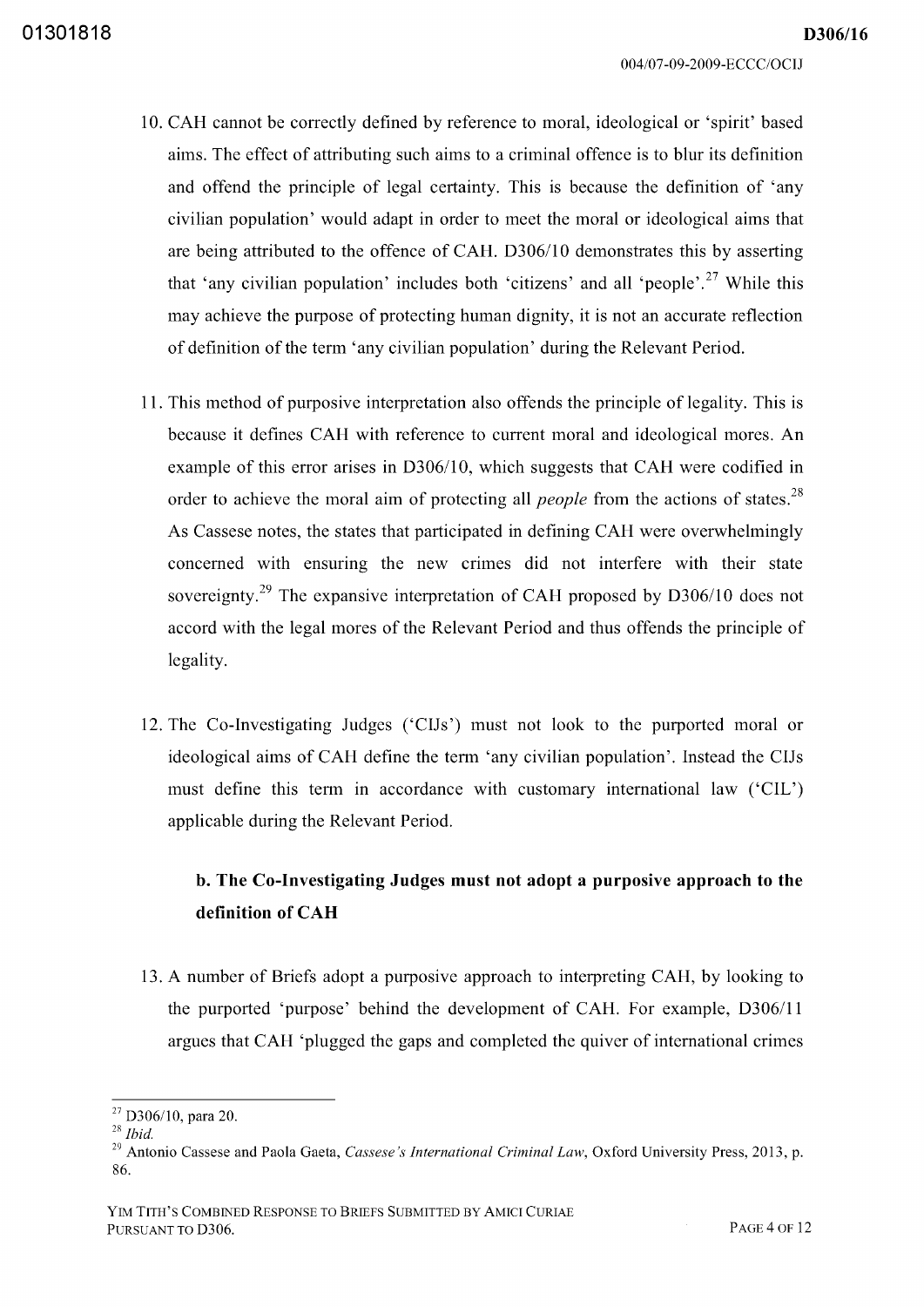in the international communities' possession to stop regimes and their leaders avoiding criminal responsibility for attacks on *any* person<sup>'.30</sup>

- 14. Article 5 of the ECCC Law defines the potential victims of CAH as 'any civilian population'. This is sufficiently clear and unambiguous and does not require recourse to an investigation of the purported 'purpose' of CAH. Furthermore, such an approach is premised on the idea that CAH was developed by a unified international community within the context of a wider International Criminal Law ('ICL') project. This does not reflect how CAH developed after the Second World War, nor does it accurately portray the state of CIL in 1975.<sup>31</sup>
- 15. As set out in the Submission, while the CIJs may look to the *context* in which CAH was codified in order to assist in ascertaining its definition under CIL during the Relevant Period, they should not seek to identify the 'purpose' of codifying CAH.<sup>32</sup>

# **c. The Co-Investigating Judges must not look to other legal regimes to define the term 'civilian population' in Crimes Against Humanity**

- 16. A number of Briefs look to International Human Rights Law ('IHRL') and International Humanitarian Law ('IHL') in order to define the term 'any civilian population'. CAH falls within the ambit of International Criminal Law and should not be interpreted by reference to other legal regimes.
- 17. Several Briefs rely on IHRL to argue for a wide definition of the tern 'any civilian population'. *D306/6* notes that, unlike IHL, IHRL applies the relationship between an individual and the state. It suggests that 'any civilian population' must be interpreted to include members of a State's own military, as this is in line with IHRL's mandate to protect individuals from the state.<sup>33</sup> Whereas  $D306/10$  casts

<sup>&</sup>lt;sup>30</sup> D306/11, para 8.

<sup>&</sup>lt;sup>31</sup> Submission, para 3.

<sup>&</sup>lt;sup>32</sup> Submission, paras 3-5.

<sup>33</sup> D306/6, paras 8-9.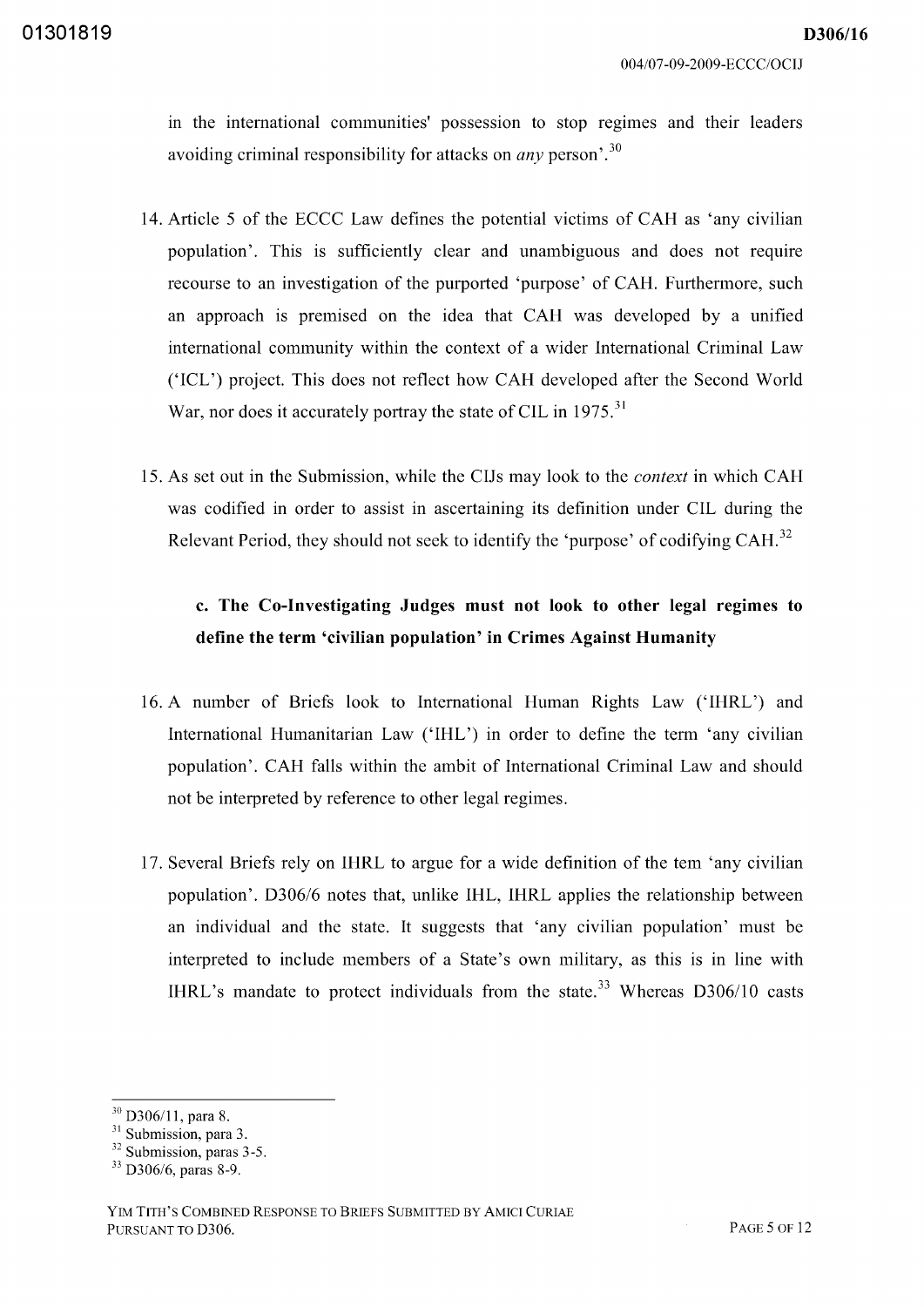CAH as a method of protecting human rights: 'crimes against humanity protect human dignity; they protect people from massive violations of their human rights.<sup>34</sup>

- 18. IHRL is a separate and distinct legal regime to ICL. The ECCC, like most international criminal courts and tribunals, does not have jurisdiction over breaches of **IHRL. IHRL** may be applied in international criminal courts and tribunals, in so far as it applies to protect fundamental rights.<sup>35</sup> This does not extend to the interpretation of offences, unless the interpretation would breach an accused's fair trial rights. Therefore **IHRL** cannot be used to interpret 'any civilian population' to include members of a State's own military.
- 19. Similarly, **IHL** and ICL are distinct but related legal regimes. Grave breaches of **IHL**  can fall under the ambit of ICL. Indeed the ECCC has jurisdiction over grave breaches of the 1949 Geneva Conventions. 36 Yet while **IHL** has long governed the conduct of hostilities during an international or non-international armed conflict, CAH emerged as a new category of crime following the end of the Second World War. As Cassese states:

It seems indisputable that the London Agreement of 1945 establishing the Nuremberg Tribunal provided for two categories of crime that are new: crimes against peace and crimes against humanity'.<sup>37</sup>

20. Therefore **IHL** cannot be used to define or supplement the definition of CAH in ICL. Consequently while D306/13 notes that 'under international humanitarian law, the attack by a state or organization against members of its own armed forces could be illegal', this does not assist with the correct interpretation of the term 'any civilian population' under CAH. <sup>38</sup>

<sup>&</sup>lt;sup>34</sup> D306/10, para 20.

<sup>&</sup>lt;sup>35</sup> For example, the statutes of the ICC, ICTY, ICTR and STL do not contain provisions for prosecuting breaches of IHRL.

<sup>36</sup> Article 6 ECCC Establishment Law.

<sup>37</sup> Antonio Cassese and Paola Gaeta, *Cassese's International Criminal Law,* Oxford University Press, 2013, p. 30.

<sup>&</sup>lt;sup>38</sup> D306/13, p. 3.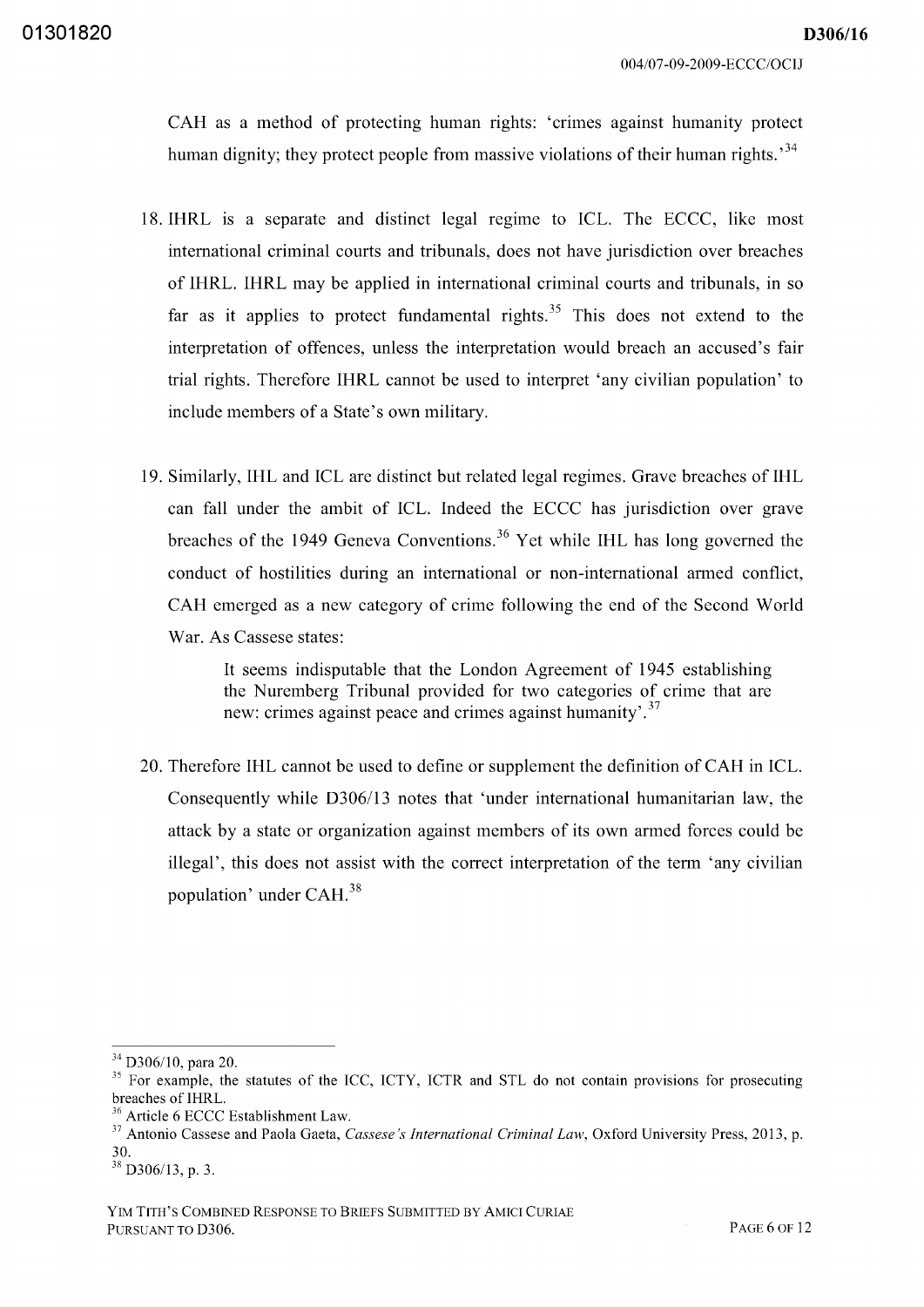#### **d. Members of a State's own military are not civilians**

21. D30611l argues that members of a State's own military should not be excluded from the 'civilian population' simply because of their profession: '[t]here is no reason why the "civilian population" cannot include those within the armed forces as it does teachers, or doctors?'.<sup>39</sup> This accords with the Request, which states that:

> [1]t would a) seem beyond dispute that a regime which in peace times tried to cleanse its own armed forces of, for example, all soldiers holding a particular ethnicity or faith, would under international customary law be engaging in a variety of crimes against humanity, because the victims' combatant quality merely because they are soldiers would be entirely irrelevant in this context....<sup>40</sup>

- 22. Members of the military are treated differently to civilians in both peacetime and during an armed conflict. A clear example of this is that, unlike teachers and doctors, members of the military are subject to their own legal regime. Therefore their actions are governed by military law, which will often differ to domestic criminal law.
- 23. Furthermore, members of the military will not automatically lose their status in times of peace, unless they are released from service. This is how states are able to maintain a standing army in times of peace. Members of the army who leave service before completing their service obligations and being released are generally committing an offence. Offences concerning absence from duty are not limited to armed conflicts and can be committed in times of war and peace. This is clear from 1954 Cambodian Code of Military Justice, which includes the offences of 'Illegal Absence' (Article 162) and 'Desertion' (Article 167). The offences can both be committed in peacetime, with their commission during wartime simply acting as an aggravating feature. $41$
- *24. D306/6* suggests that a State's own military will have a lack of effective protection against their own State and should therefore be considered a) civilians<sup>42</sup> or b) *hors de combat.*<sup>43</sup> These arguments misapply IHL concepts in order to define CAH.

<sup>&</sup>lt;sup>39</sup> D306/11, para. 16.

<sup>40</sup> Request, para. 5.

<sup>&</sup>lt;sup>41</sup> Article 162, Article 164 and Article 167 of the 1954 Cambodian Code of Military Justice.

 $42$  D306/6, paras 14-17.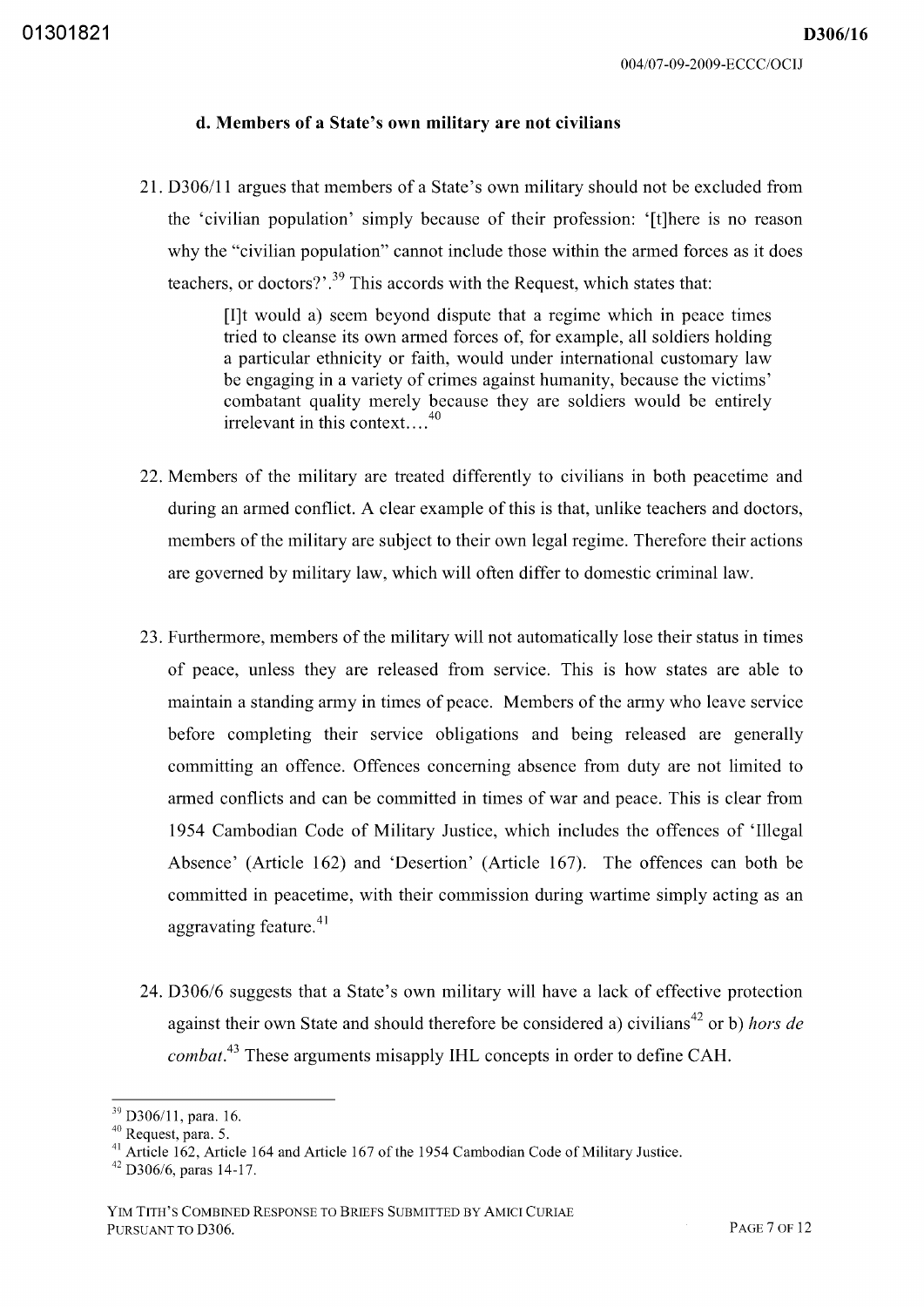- 25. The first argument seeks to rely on the **IHL** concept of targeting. It states that 'civilians enjoy protection as long as they take no active part in hostilities' and references Article 4 of IV Geneva Convention.<sup>44</sup>
- 26. Targeting is a customary international humanitarian rule, which concerns the selection of legal targets when launching attacks.<sup>45</sup> Whereas Article 4 of the IV Geneva Convention defines the concept of 'protected persons' and states that this protection does not apply to citizens of one's own state:

Persons protected by the Convention are those who, at a given moment and in any manner whatsoever, find themselves, in case of a conflict or occupation, in the hands of a Party to the conflict or Occupying Power of which they are not nationals.

Nationals of a State which is not bound by the Convention are not protected by it. Nationals of a neutral State who find themselves in the territory of a belligerent State, and nationals of a co-belligerent State, shall not be regarded as protected persons while the State of which they are nationals has normal diplomatic representation in the State in whose hands they are.<sup>46</sup>

- 27. The argument therefore conflates two distinct **IHL** principles. Neither principle assists in setting out why members of a State's own military should be considered civilians.
- 28. The second argument in *D306/6* suggests that a lack of effective protection renders members of a State's own military *hors de combat.*<sup>47</sup> This term has a precise meaning and *hors de combat* combatants are not civilians for the purposes of IHL.<sup>48</sup> Accordingly this principle does also not assist in asserting that members of a State's own military can or should be considered civilians for the purposes of CAH.

<sup>43</sup> D306/6, paras 18-20.

<sup>44</sup> D306/6, para. 14.

<sup>45</sup> ICRC, Customary IHL Database, Rule 21, 29 June 2016, *available at* https://www.icrc.org/customaryihl/eng/docs/v1 rul rule21.

Article 4 IV Geneva Convention (emphasis added).

<sup>47</sup> D306/6, para. 16.

<sup>48</sup> ICTY, *Prosecutor* v *Matic,* Trial Chamber, Judgment, 12 June 2007, IT-95-11-T, para. 56. As affirmed in ICTY, *Prosecutor* v *Matic,* Appeal Chamber, Judgment, 8 October 2008, IT -95-11-A, para. 302.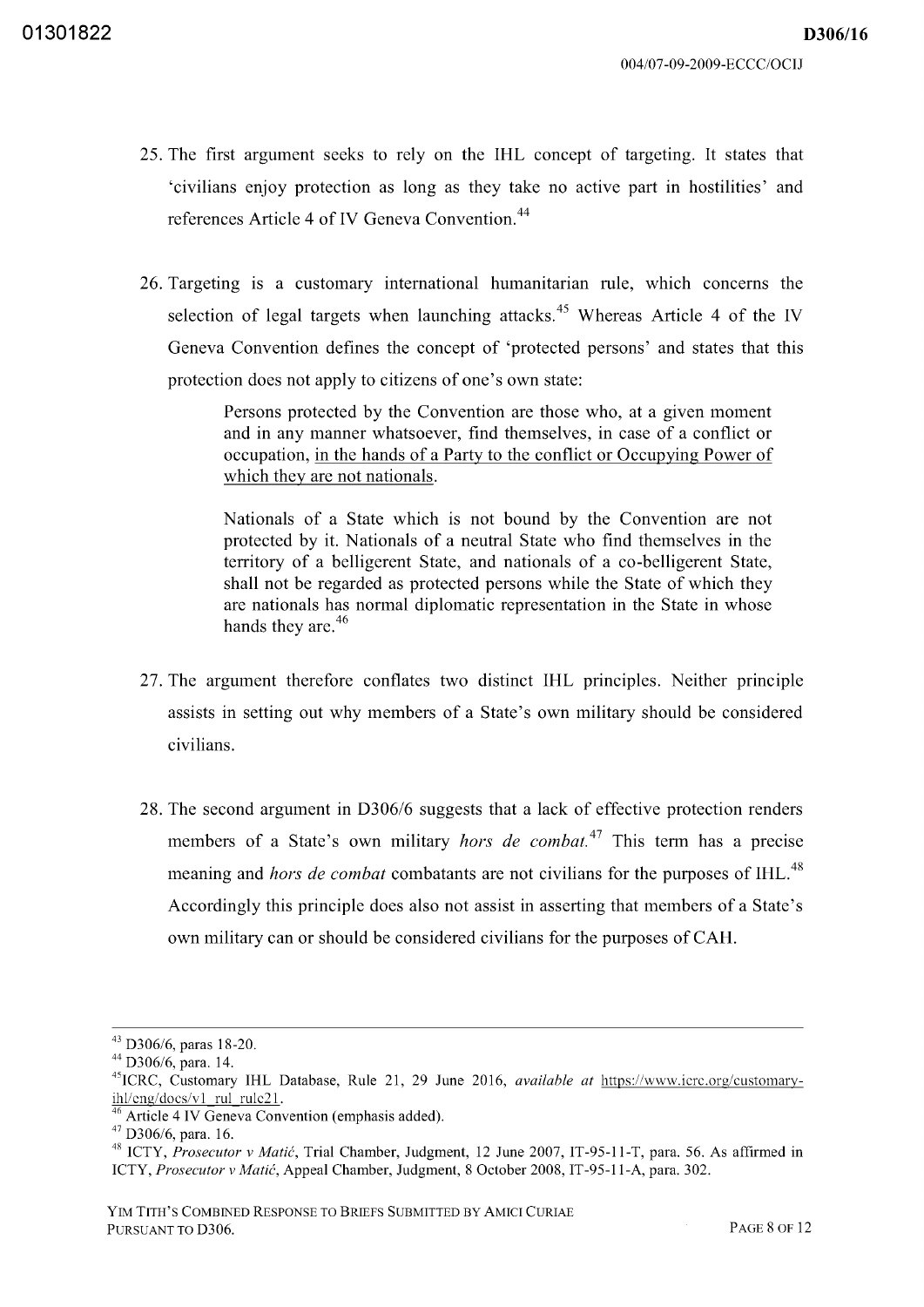*D306/16* 

- *29. D30617* similarly suggests that an attack against a State's own military can qualify as an attack against any civilian population but does so by making a distinction between a 'legitimate target' approach and a 'status based' approach.<sup>49</sup> It argues that 'under the correct, "legitimate target" approach, "civilian" is interpreted in accordance with the principle of distinction'.<sup>50</sup>
- 30. The principle of distinction has generally been codified in these terms:

The parties to the conflict must at all times distinguish between civilians and combatants. Attacks may only be directed against combatants. Attacks must not be directed against civilians.<sup>51</sup>

31. This principle relates to the selection of lawful targets during an attack. It does not assist in ascertaining the correct definition 'any civilian population' in CAH during the Relevant Period.

# **e. The distinction between 'murder type' and 'persecution type' offences was not part of customary** international law **during the Relevant Period**

32. Several Briefs argue that there is a distinction between 'murder type' and 'persecution type' CAH.<sup>52</sup> This argument is most prominently championed by Cassese<sup>53</sup> and relies on the construction of Article  $6(c)$  of the Charter of the International Military Tribunal:

> Crimes against humanity: namely, murder, extermination, enslavement, deportation, and other inhumane acts committed against any civilian population, before or during the war; or persecutions on political, racial, or religious grounds in execution of or in connection with any crime within the jurisdiction of the Tribunal, whether or not in violation of the domestic law of the country where perpetrated.<sup>54</sup>

<sup>49</sup>*D30617,* para. 3.

*<sup>50</sup> Ibid.* 

<sup>51</sup> ICRC, Customary IHL Database, Rule 1, 29 June 2016, *available at* https://www.icrc.org/customaryihl/eng/docs/v1 cha chapter1 rule1.

 $5<sup>2</sup>$  See for example D306/5, para 13.

<sup>53</sup> Antonio Cassese and Paola Gaeta, *Cassese's International Criminal Law,* Oxford University Press, 2013, p. 94.

 $54$  Article 6(c) of the Charter of the International Military Tribunal (emphasis added).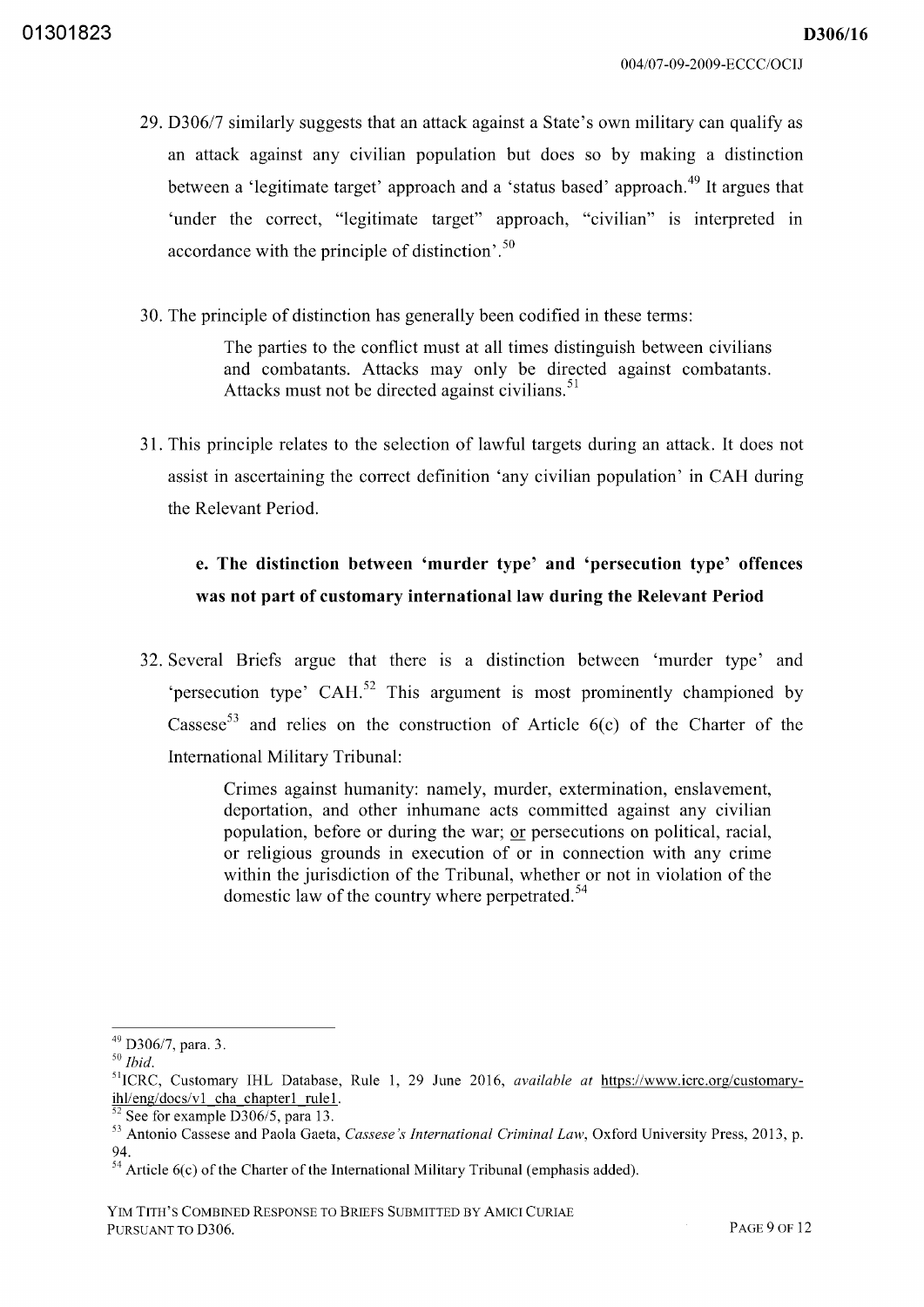33. This interpretation of the inclusion of the word 'or' in the definition of CAH is not supported by State practice during Relevant Period, nor is it recognised by other prominent academics. As Schwelb notes:

> In interpreting the text, doubts may arise as to whether this restriction to the civilian population applies also to such acts constituting crimes against humanity as do not fall under any of these enumerated categories of the murder type. On the face of it, it would appear that 'persecutions on political, racial, or religious grounds' are such acts. It could therefore be maintained that persecutions, as distinguished from crimes of the murder type, may be committed by acts directed against members of the armed forces. It is, however, doubtful whether this division of crimes against humanity into crimes of the murder type on the one hand, and mere persecutions on political, racial, or religious grounds on the other, can be maintained in view of the Berlin Protocol of 6 October 1945.<sup>55</sup>

34. Furthermore, this does not reflect the construction of Article 5 of the ECCC Law. Article 5 does not make a distinction between 'murder' and 'persecution'. Instead they are simply listed as underlying offences of CAH. It also does not include a provision stating that the offences must be carried out 'in execution of or in connection with any crime within the jurisdiction of the Tribunal, whether or not in violation of the domestic law of the country where perpetrated'.

# f. The ICTY jurisprudence which includes *hors de combat* combatants as possible victims of CAH is not reflective of customary international law during the Relevant Period

- 35. A number of Briefs rely upon jurisprudence of the ICTY to make the argument that a predominantly civilian population may include *hors de combat* combatants for the purposes of CAH. 56
- 36. As has been argued in the Submission, the CIJs must exercise caution when considering the jurisprudence of the ICTY. 57 The decisions of the ICTY postdate the Relevant Period by two decades and are accordingly unlikely to accurately reflect the state of CIL during the Relevant Period.

<sup>&</sup>lt;sup>55</sup> Egon Schwelb, 'Crimes Against Humanity', (1946) 23 *British Yearbook of International Law, p.* 190.

 $56 \text{ See } D306/8$ , D306/9, D306/11.

<sup>&</sup>lt;sup>57</sup> Submission, para 30.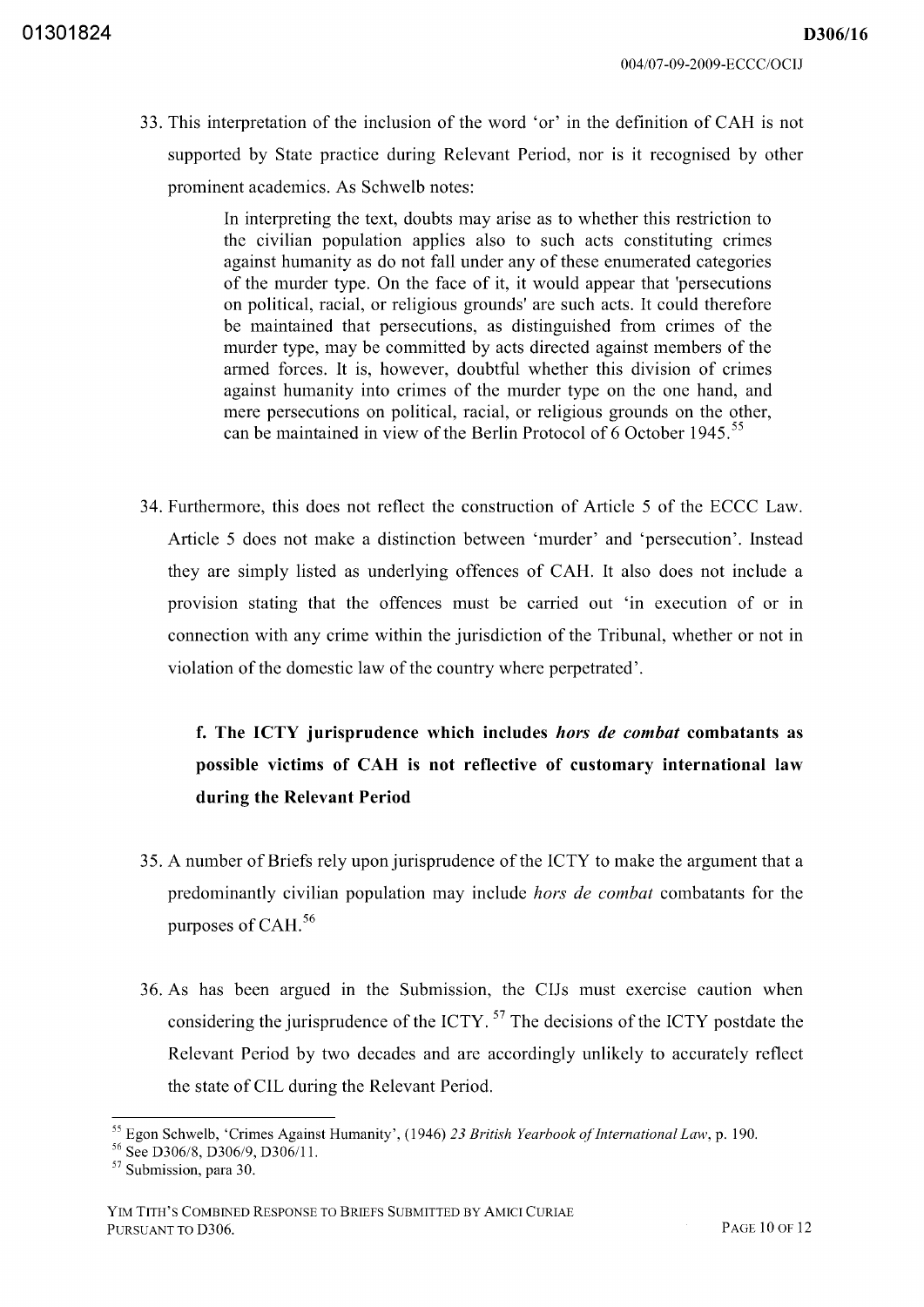37. Furthermore, if there are any doubts regarding the correct interpretation of 'any civilian population', in accordance with the principle of *in dubio pro reo,* these must be interpreted in favour of the Charged Person in Case 003 and Case 004.<sup>58</sup>

## **g. The** *amici curiae* **err by making submissions regarding the purported facts of Case 003 or Case 004.**

38. The ambit of the Request is clear and confines *amici curiae* to making legal submissions on CAH.<sup>59</sup> Despite this, several Briefs make submission regarding the purported facts of Case 003 and Case 004.<sup>60</sup> D306/13 suggests:

> [SJoldiers killed by the Khmer Rouge may not have traditional *hors de combat* status, but exhibit many similarities. These soldiers were not hostile against their own regime to warrant such killings nor did they attempt to combat or set mutiny against the Khmer Rouge; they were subordinates at the mercy of the regime, such as prisoners of war are at the mercy of their captors. Further, the soldiers who were executed were different racial composition. They had become part of the Khmer Rouge's armed forces after the civil war, when the regime won control of the State and, thus, "inherited" the army, and therefore rendering the soldiers more like prisoners of war.<sup>61</sup>

39. The *amici curiae* should not make assumptions regarding the facts of a case that are still under investigation. Furthermore such arguments result in a definition of CAH that is adapted to suit the alleged facts of Case 003 and Case 004. This is exemplified in D306/11, which frames the possible exclusion of a State's own military personnel as the victims of CAH as a problem, stating that 'the solution, based on customary international law in 1975 to 1979, is to consider members of armed forces as civilians under crimes against humanity, apart from when they are directly involved in conflicts'.<sup>62</sup> Casting the definition of 'any civilian population' as a solution to a specific factual problem in such way will lead to a distorted and inaccurate definition of CAH.

<sup>58</sup> Case 002, *Decision on Immediate Appeal by KHIEU Samphan on Application for Release,* 6 June 2011, E50/311/4, para. 31. The principle of *in dubio pro reo* is also enshrined in Article 38 of the Constitution of the Kingdom of Cambodia.

<sup>59</sup> Request, paras 12 and 14.

 $60$  See D306/11, D306/12 and D306/13.

 $61$  D306/13, p. 5.

 $^{62}$  D306/11, para 21.